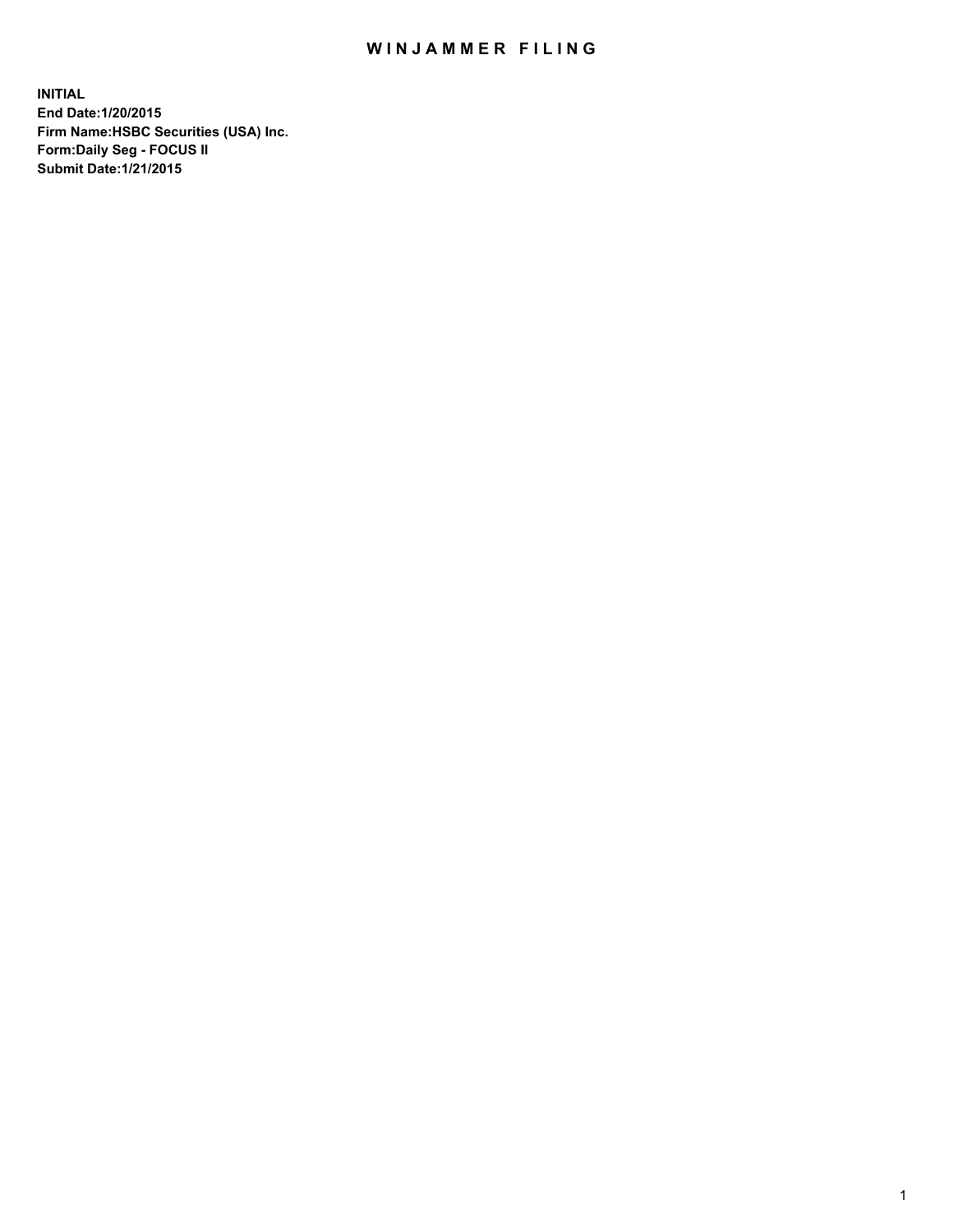## **INITIAL End Date:1/20/2015 Firm Name:HSBC Securities (USA) Inc. Form:Daily Seg - FOCUS II Submit Date:1/21/2015 Daily Segregation - Cover Page**

| Name of Company<br><b>Contact Name</b><br><b>Contact Phone Number</b><br><b>Contact Email Address</b>                                                                                                                                                                                                                         | <b>HSBC Securities (USA) Inc.</b><br>Steven richardson<br>212-525-6445<br>steven.richardson@us.hsbc.com |
|-------------------------------------------------------------------------------------------------------------------------------------------------------------------------------------------------------------------------------------------------------------------------------------------------------------------------------|---------------------------------------------------------------------------------------------------------|
| FCM's Customer Segregated Funds Residual Interest Target (choose one):<br>a. Minimum dollar amount: ; or<br>b. Minimum percentage of customer segregated funds required:%; or<br>c. Dollar amount range between: and; or<br>d. Percentage range of customer segregated funds required between:% and%.                         | 50,000,000<br>00<br>0 <sub>0</sub>                                                                      |
| FCM's Customer Secured Amount Funds Residual Interest Target (choose one):<br>a. Minimum dollar amount: ; or<br>b. Minimum percentage of customer secured funds required:%; or<br>c. Dollar amount range between: and; or<br>d. Percentage range of customer secured funds required between:% and%.                           | 10,000,000<br>0 <sub>0</sub><br>00                                                                      |
| FCM's Cleared Swaps Customer Collateral Residual Interest Target (choose one):<br>a. Minimum dollar amount: ; or<br>b. Minimum percentage of cleared swaps customer collateral required:%; or<br>c. Dollar amount range between: and; or<br>d. Percentage range of cleared swaps customer collateral required between:% and%. | 30,000,000<br><u>00</u><br><u>00</u>                                                                    |

Attach supporting documents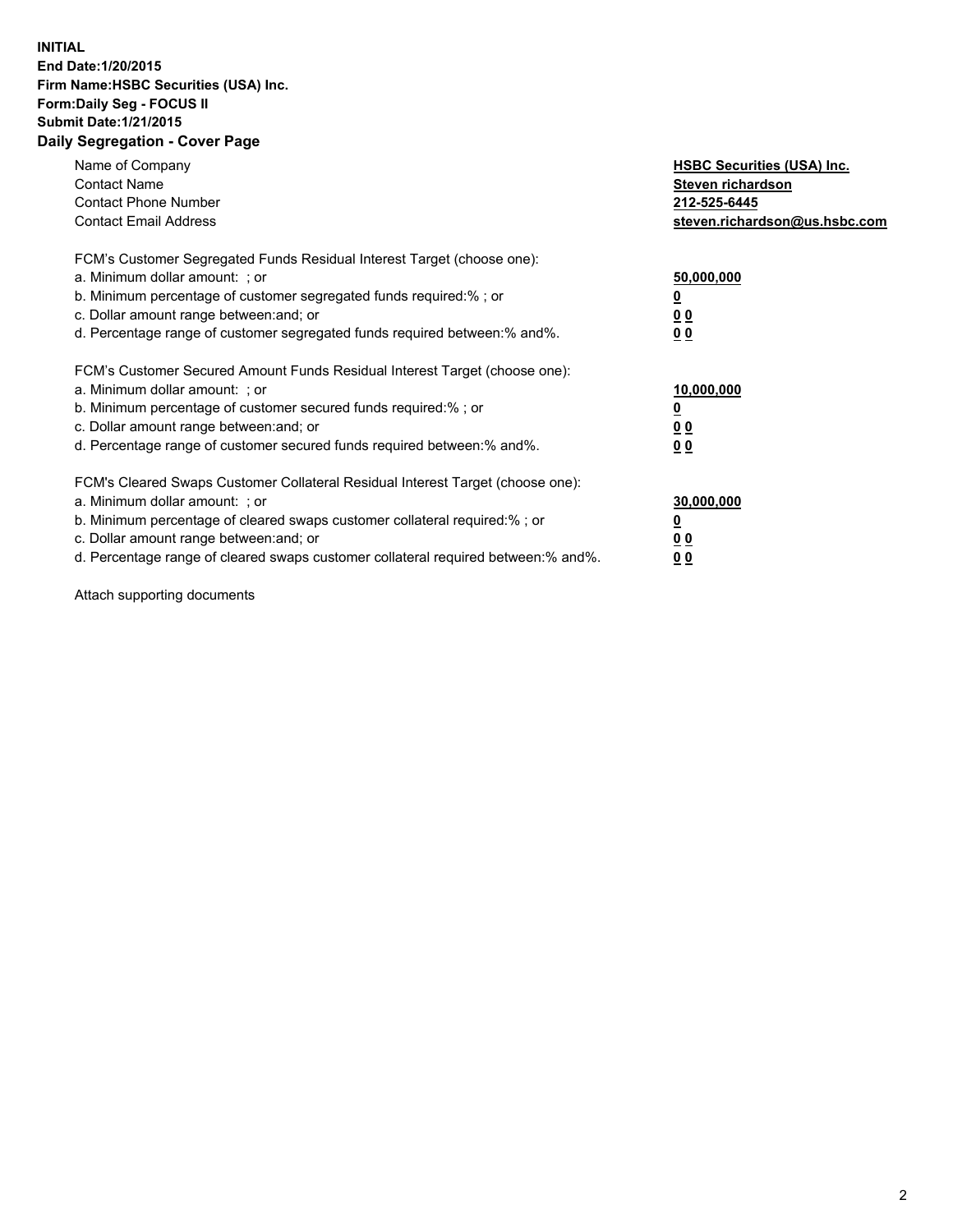**INITIAL End Date:1/20/2015 Firm Name:HSBC Securities (USA) Inc. Form:Daily Seg - FOCUS II Submit Date:1/21/2015 Daily Segregation - Secured Amounts** Foreign Futures and Foreign Options Secured Amounts Amount required to be set aside pursuant to law, rule or regulation of a foreign government or a rule of a self-regulatory organization authorized thereunder **0** [7305] 1. Net ledger balance - Foreign Futures and Foreign Option Trading - All Customers A. Cash **79,893,607** [7315] B. Securities (at market) **33,040,853** [7317] 2. Net unrealized profit (loss) in open futures contracts traded on a foreign board of trade **22,940,919** [7325] 3. Exchange traded options a. Market value of open option contracts purchased on a foreign board of trade **0** [7335] b. Market value of open contracts granted (sold) on a foreign board of trade **0** [7337] 4. Net equity (deficit) (add lines 1. 2. and 3.) **135,875,379** [7345] 5. Account liquidating to a deficit and account with a debit balances - gross amount **230,780** [7351] Less: amount offset by customer owned securities **-152,875** [7352] **77,905** [7354] 6. Amount required to be set aside as the secured amount - Net Liquidating Equity Method (add lines 4 and 5) **135,953,284** [7355] 7. Greater of amount required to be set aside pursuant to foreign jurisdiction (above) or line 6. **135,953,283** [7360] FUNDS DEPOSITED IN SEPARATE REGULATION 30.7 ACCOUNTS 1. Cash in banks A. Banks located in the United States **24,285,955** [7500] B. Other banks qualified under Regulation 30.7 **0** [7520] **24,285,955** [7530] 2. Securities A. In safekeeping with banks located in the United States **78,040,853** [7540] B. In safekeeping with other banks qualified under Regulation 30.7 **0** [7560] **78,040,853** [7570] 3. Equities with registered futures commission merchants A. Cash **0** [7580] B. Securities **0** [7590] C. Unrealized gain (loss) on open futures contracts **0** [7600] D. Value of long option contracts **0** [7610] E. Value of short option contracts **0** [7615] **0** [7620] 4. Amounts held by clearing organizations of foreign boards of trade A. Cash **0** [7640] B. Securities **0** [7650] C. Amount due to (from) clearing organization - daily variation **0** [7660] D. Value of long option contracts **0** [7670] E. Value of short option contracts **0** [7675] **0** [7680] 5. Amounts held by members of foreign boards of trade A. Cash **55,961,232** [7700] B. Securities **0** [7710] C. Unrealized gain (loss) on open futures contracts **22,940,919** [7720] D. Value of long option contracts **0** [7730] E. Value of short option contracts **0** [7735] **78,902,151** [7740]

- 6. Amounts with other depositories designated by a foreign board of trade **0** [7760]
- 7. Segregated funds on hand **0** [7765]
- 8. Total funds in separate section 30.7 accounts **181,228,959** [7770]
- 9. Excess (deficiency) Set Aside for Secured Amount (subtract line 7 Secured Statement Page 1 from Line 8)
- 10. Management Target Amount for Excess funds in separate section 30.7 accounts **30,620,202** [7780]
- 11. Excess (deficiency) funds in separate 30.7 accounts over (under) Management Target **14,655,474** [7785]

**45,275,676** [7380]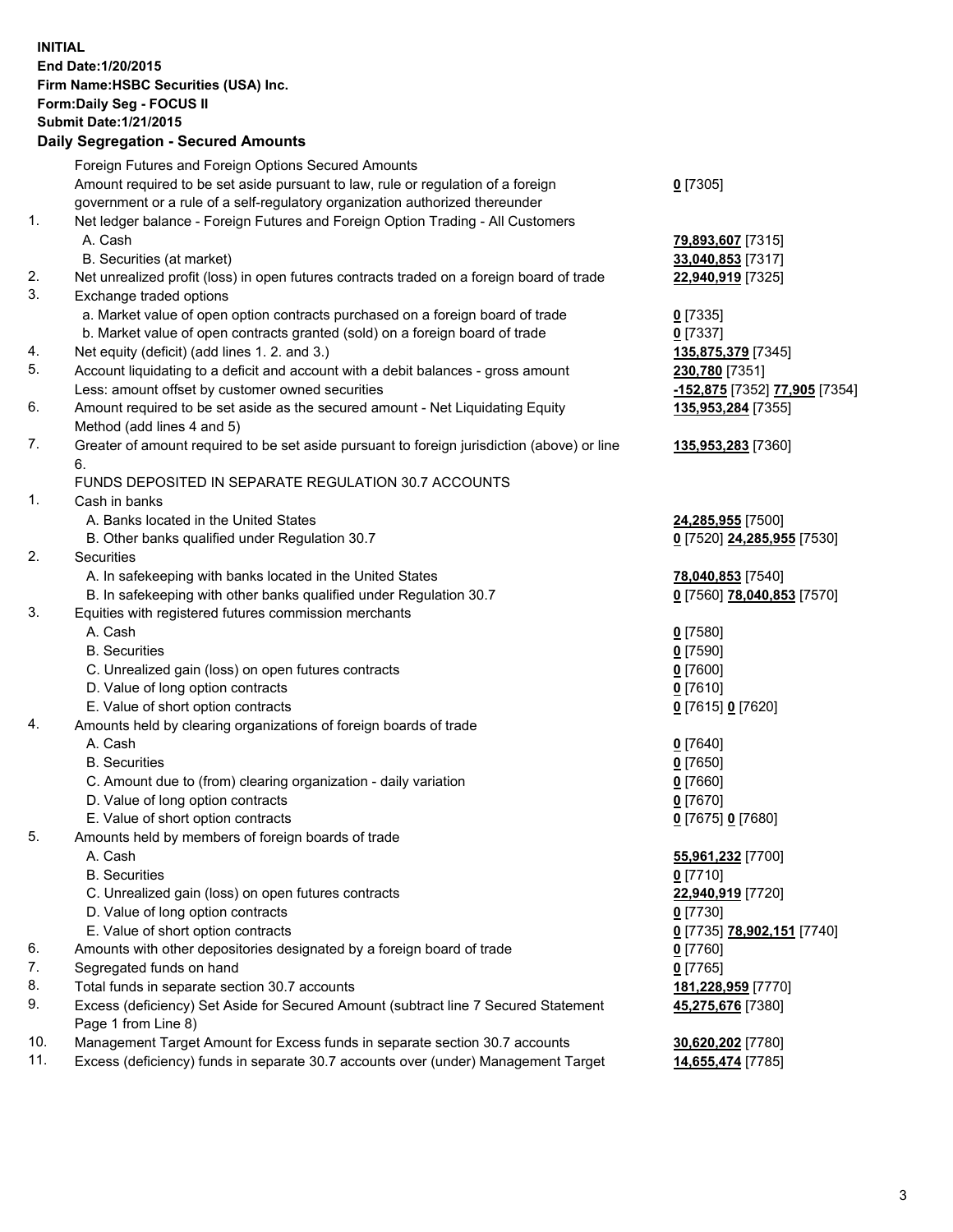|     | <b>INITIAL</b><br>End Date: 1/20/2015<br>Firm Name: HSBC Securities (USA) Inc.                 |                            |
|-----|------------------------------------------------------------------------------------------------|----------------------------|
|     | Form: Daily Seg - FOCUS II                                                                     |                            |
|     | <b>Submit Date: 1/21/2015</b>                                                                  |                            |
|     | Daily Segregation - Segregation Statement                                                      |                            |
|     | SEGREGATION REQUIREMENTS(Section 4d(2) of the CEAct)                                           |                            |
| 1.  | Net ledger balance                                                                             |                            |
|     | A. Cash                                                                                        | 432,969,368 [7010]         |
|     | B. Securities (at market)                                                                      | 589,695,954 [7020]         |
| 2.  | Net unrealized profit (loss) in open futures contracts traded on a contract market             | -14,298,974 [7030]         |
| 3.  | Exchange traded options                                                                        |                            |
|     | A. Add market value of open option contracts purchased on a contract market                    | 117,577,374 [7032]         |
|     | B. Deduct market value of open option contracts granted (sold) on a contract market            | $-13,435,100$ [7033]       |
| 4.  | Net equity (deficit) (add lines 1, 2 and 3)                                                    | 1,112,508,622 [7040]       |
| 5.  | Accounts liquidating to a deficit and accounts with                                            |                            |
|     | debit balances - gross amount                                                                  | 1,120,698 [7045]           |
|     | Less: amount offset by customer securities                                                     | -1,120,697 [7047] 1 [7050] |
| 6.  | Amount required to be segregated (add lines 4 and 5)                                           | 1,112,508,623 [7060]       |
|     | FUNDS IN SEGREGATED ACCOUNTS                                                                   |                            |
| 7.  | Deposited in segregated funds bank accounts                                                    |                            |
|     | A. Cash                                                                                        | 13,430,203 [7070]          |
|     | B. Securities representing investments of customers' funds (at market)                         | $0$ [7080]                 |
|     | C. Securities held for particular customers or option customers in lieu of cash (at<br>market) | 75,464,741 [7090]          |
| 8.  | Margins on deposit with derivatives clearing organizations of contract markets                 |                            |
|     | A. Cash                                                                                        | 240,952,206 [7100]         |
|     | B. Securities representing investments of customers' funds (at market)                         | 159,206,487 [7110]         |
|     | C. Securities held for particular customers or option customers in lieu of cash (at<br>market) | 514,231,213 [7120]         |
| 9.  | Net settlement from (to) derivatives clearing organizations of contract markets                | 85,490,326 [7130]          |
| 10. | Exchange traded options                                                                        |                            |
|     | A. Value of open long option contracts                                                         | 117,577,374 [7132]         |
|     | B. Value of open short option contracts                                                        | -13,435,100 [7133]         |
| 11. | Net equities with other FCMs                                                                   |                            |
|     | A. Net liquidating equity                                                                      | 20,427,387 [7140]          |
|     | B. Securities representing investments of customers' funds (at market)                         | $0$ [7160]                 |
|     | C. Securities held for particular customers or option customers in lieu of cash (at            | 0 <sup>[7170]</sup>        |
|     | market)                                                                                        |                            |
| 12. | Segregated funds on hand                                                                       | $0$ [7150]                 |
| 13. | Total amount in segregation (add lines 7 through 12)                                           | 1,213,344,837 [7180]       |
| 14. | Excess (deficiency) funds in segregation (subtract line 6 from line 13)                        | 100,836,214 [7190]         |
| 15. | Management Target Amount for Excess funds in segregation                                       | 50,000,000 [7194]          |
| 16. | Excess (deficiency) funds in segregation over (under) Management Target Amount                 | 50,836,214 [7198]          |

16. Excess (deficiency) funds in segregation over (under) Management Target Amount Excess